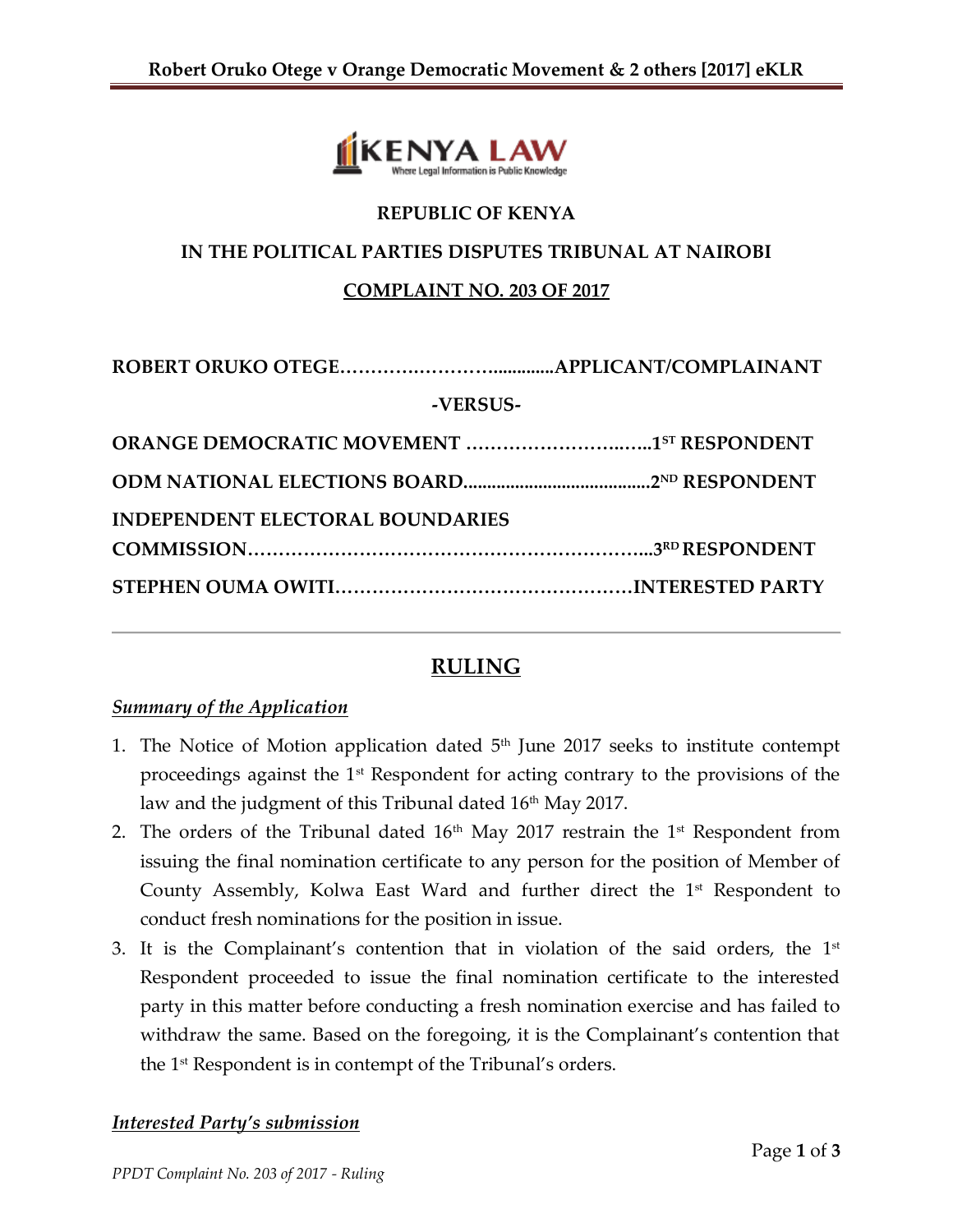- 4. In reply, the interested party vide a Replying Affidavit dated  $8<sup>th</sup>$  June 2017, avers that the 1<sup>st</sup> Respondent complied with the Tribunal's orders dated 16<sup>th</sup> May 2017 and conducted a fresh nomination exercise which led to his nomination as the  $1<sup>st</sup>$ Respondent's nominee for the position in issue. He further avers that he presented his nomination papers to Independent Electoral and Boundaries Commission (IEBC) and was subsequently cleared by the same.
- 5. It is also the Interested Party's contention that the same dispute has been raised before the IEBC Committee in **Complaint No. 177 of 2017, which** sat on 8<sup>th</sup> June 2017 and subsequently dismissed the same. He further argues that the matter herein is *res judicata* as it has been adjudicated before a different forum with concurrent jurisdiction.
- 6. The interested party relied on pleadings submitted in **Complaint No. 177 of 2017**  before IEBC, his nomination certificate from the  $1<sup>st</sup>$  Respondent dated  $18<sup>th</sup>$  May 2017 and the list of the 1<sup>st</sup> Respondent's duly nominated candidates as submitted to IEBC.

## *Issues for determination*

- 7. The following issues emerge for determination:
	- a. **Whether the Tribunal has jurisdiction in this application;**
	- b. **Whether the 1st Respondent is in violation of the Tribunal's orders dated 16th May 2017.**

## *Analysis*

8. Jurisdiction is everything and once raised it must be determined from the onset and if successful, the Tribunal must down its tools. From the record before us, this Tribunal notes that the Interested Party submitted his nomination papers to IEBC and was cleared by the same. Article 88 (4)(e) of the Constitution provides that the IEBC's mandate extends to-

> '*the settlement of electoral disputes, including disputes relating to or arising from nominations but excluding election petitions and disputes subsequent to the declaration of elections results*'.

9. It is clear that once the Interested Party was cleared by the IEBC, jurisdiction over the present dispute passed over to the IEBC as stipulated under Article 88(4) (e) of the Constitution. It is therefore the view of this Tribunal that it is devoid of jurisdiction in the application before it.